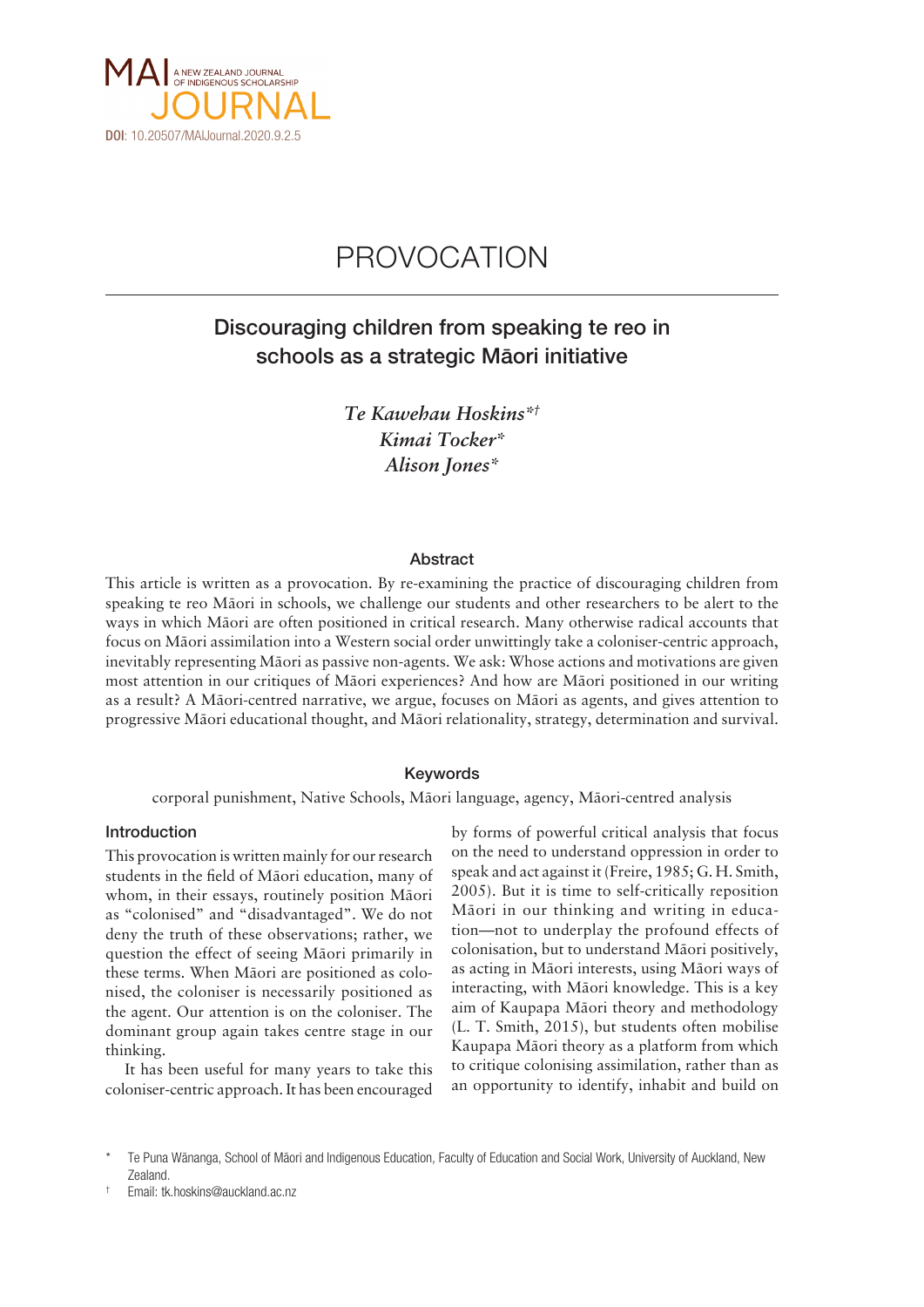mätauranga Mäori and Mäori ways of being and doing.

To illustrate our provocation, we return to a painful issue: the punishment of children for using their own language in Native Schools prior to the 1970s. We rely largely on rich stories from Mäori in *Ngä Kura Mäori* (Simon, 1998) and *A Civilising Mission?* (Simon & Smith, 2001), as well as from Rachael Selby (1999), and Judith Manchester and Anne O'Rourke (1993). We also include the personal experiences of Kimai Tocker, one of this paper's authors.

# A Mäori-centred approach to English language use in schools

A common critical approach to the enforcement of the English language in New Zealand Native Schools between 1860s and 1960s is to focus on its assimilatory intentions. It is usual to give attention to the fact that the state viewed compulsory instruction in English as "a vital aspect of achieving assimilation of Mäori through schooling" (Barrington, 2008, p. 34). The focus is on the state's oppressive power. The attention is on the coloniser. A coloniser-centred view becomes clear when we ask *who are the actors* in the assimilation narrative; that is, *Who* regarded English language as "assimilatory"?

What if we shifted our attention to the question of whether Mäori saw the teaching of English as assimilatory or whether they wanted it because it suited their own purposes? Did they have good reasons for wanting to discourage Mäori language use in the schools and encourage their children to learn English? In this provocation, we bypass the motivations and perspectives of the colonisers. We take a deliberately Mäori-centric methodological approach to the practice of punishing children for speaking Mäori in school. That is, we take an interest in Mäori actions, giving attention to the Mäori role in developing English-medium schooling in Aotearoa New Zealand. We see Mäori communities not *simply* as victims of English-medium forces; our focus is on their active and strategic attempts to integrate new knowledges into their own, changing, universe.

This approach is an example of our provocation to see Mäori as actively thoughtful in relation to the political and economic circumstances of their communities. In other words, we go beyond the idea that punishment for speaking Mäori in schools can only be understood as a key colonising mechanism to assimilate Mäori into the English-speaking world. Rather, taking seriously a Mäori-centred perspective, we focus on the fact that, in taking

up English, Mäori attempted to assimilate aspects of the Päkehä world into their own.

Such an approach, to decentre Päkehä colonial motivation and to centre Mäori strategic motivation, is potentially dangerous: it risks being seen as minimising the effects of colonisation, or even blaming the victim. We take it as read that Mäori were, and remain, significantly disadvantaged and robbed by racist colonisation processes. But our interest is in Mäori not as a people crushed by the great forces of global social change wrought by British imperialism, but as a people in active, ambivalent, sometimes positive and sometimes negative, engagement with Päkehä. The strength of this approach is that it is built on a presumption of mana Mäori, celebrates Mäori progressive thought, and gives attention to the complexities of the situation in which Mäori communities found and find themselves as they faced and face te ao hurihuri.

A second methodological point relates to our approach to schooling. It is sometimes important to condemn schools for the damage they have done, and influential Mäori scholars have been at the forefront of critiques of New Zealand schooling, particularly in regard to its being a tool of cultural assimilation (e.g., Bishop & Glynn, 1999; Walker, 1990). But in this article (and alongside many other Mäori researchers such as Bishop and Berryman [2010]) we choose to take seriously the *significant positive value* of schooling—particularly as understood by Mäori. Schools function, supposedly, to serve a society through instilling proficiencies, such as reading and writing and maths (and now digital skills), needed for everyday life, as well as training children in positive social norms and cultivating self-confidence. Mäori too often miss out on schooling's rewards. Widespread anxiety about Mäori school success (see, e.g., Carpenter & Osborne, 2014) reflects the ongoing inability of schooling to do its valuable job for Mäori; significant education research funding is devoted to improving Mäori school achievement for the simple reason that it is a necessary individual and social good.

# A Mäori-centred approach to the first New Zealand schools

To proceed with a Mäori-centred analysis, we must start with the fact that Mäori leaders invited schooling to New Zealand. The first schools were established 24 years before the Treaty of Waitangi, within the hapü of the north. These schools were enthusiastically supported by their communities, attended by Mäori children, and the language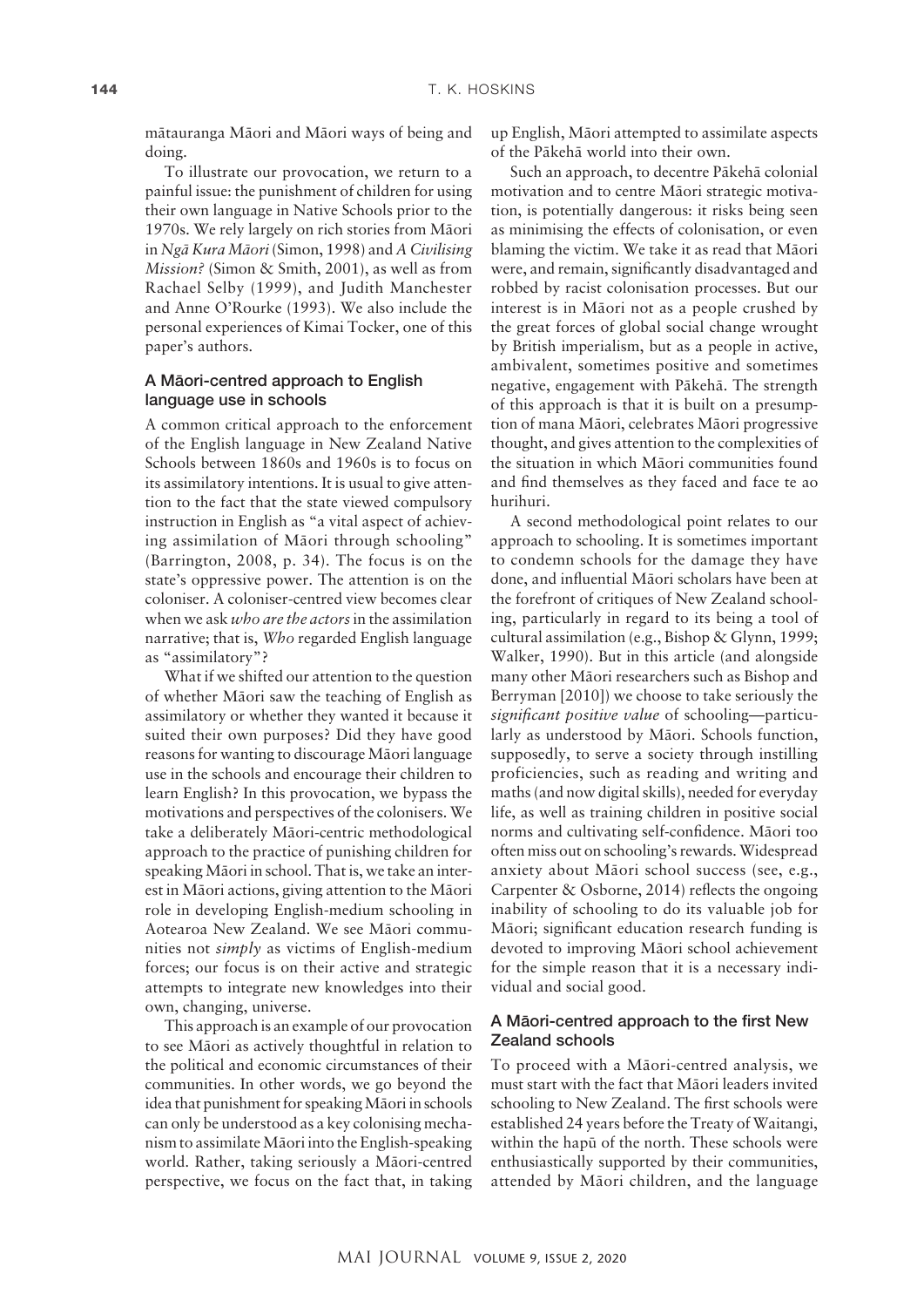of instruction was te reo Mäori (Barrington & Beaglehole, 1974; Jones & Jenkins, 2011). Young rangatira taught the teachers to speak Mäori, and assisted in compiling the first school books in Mäori (Jones & Jenkins, 2011, 2017).

The schools' establishment and longevity were haphazard, depending on the enthusiasm, attention and leadership of the host hapü as well as the availability of Mäori-speaking Päkehä teachers. Yet many Mäori who encountered these early schools were keen to learn the new technologies of reading and writing in both Mäori and English. Even before 1820, the great Hongi Hika of Ngäpuhi was encouraging his own children to go to school. Mäori leaders had clear aims of being part of the newly discovered wider world, on the same footing as the captains and political leaders they encountered on their travels to Australia and England (Jones & Jenkins, 2011, 2017; Petrie, 2006). Mäori were increasingly aware that reading and writing, and communicating in English, were keys to a better future, and in particular to the wealth that would accrue from trade.

But ultimately the schools did not deliver what Mäori wanted. Mäori leaders relied on the Mäorispeaking missionaries as go-betweens, advisers and consultants in relation to the Päkehä commercial and political social order. This presented a problem. Mäori sought an independent relationship with a secular world, but missionary teachers were reluctant to teach English and thereby grant Mäori better access to that "ungodly" world. Furthermore, missionary teachers, most of whom were only modestly educated, were in no intellectual or social position to teach Mäori what they wanted. So Mäori leaders were dependent on teachers who were unwilling or unable to teach the technical skills needed by Mäori or to impart the principles of what we now call trade, finance, law, diplomacy and all the English concepts Mäori would need to enter into an informed, equitable and competitive relationship with Päkehä (Jones & Jenkins, 2007; Petrie, 2006).

# Choosing our words for a Mäori-centred analysis

An important aspect of a Mäori-centred methodology is our choice of words. The earliest schools, taught by missionaries, are commonly known as "mission schools". Historians apply this term—sometimes dismissively—to the schools in Aotearoa from 1816, when the first school opened, to when state-funded Native Schools were established in 1867. But for Mäori, the schools were not understood in such terms. Whatever the aims

of their missionary teachers, Mäori did not attend school to be converted to Christianity; they went to school to learn to read and write—initially and necessarily in their own language, which was the language of New Zealand. In turn, the children taught their parents and others in the villages, and as a result literacy in te reo Mäori in the north of New Zealand had become widespread by the 1830s (Parr, 1963). So, to call these early schools mission schools necessarily tells a Päkehä story. For Mäori, they were just schools: institutions where modern technologies—reading and writing as well as cloth, sewing equipment and metal tools—could be accessed.

It is also worth reminding ourselves here that the use of the shorthand term "Mäori" in articles such as this one, and many others, tends to homogenise iwi, hapü and whänau. Yet hapü engagement with schooling throughout the country was and is different; each area has its own specific educational history. Some hapü took to schooling with enthusiasm; others did not. Our argument here makes a general point, using information about common patterns of involvement with schools.

#### Mäori desire for high-quality schooling

Mäori communities continued to engage with schooling after New Zealand came under the control of the British Crown. In 1847, schools could have access to public funds, subject to certain conditions, one of which was that "instruction in the English language shall form a necessary part of the system" (Education Act 1847, cl. 3). The ordinance was intended for Mäori children, who at that time made up the vast majority of schoolchildren in the country.

Many Mäori communities were pleased about this shift towards English literacy. They had expressed disappointment with the missionaries for not teaching English (Jones & Jenkins, 2011). Hapü had for many years provided land for their schools and maintained them. They considered these schools their own, and had high expectations (see stories in Simon & Smith, 2001). When he got into Parliament in 1871, Karaitiana Takamoana (Ngäti Kahungunu) pushed for legislation requiring missionaries to return to the tribes the native land they had acquired for schools because their system had not benefited the children. He wanted Mäori children to be taught in English only. He pointed out that the missionaries had been teaching the children "for many years, and the children are not educated. They have only taught them in the Mäori language. The whole of the Maoris in this Island request that the Government should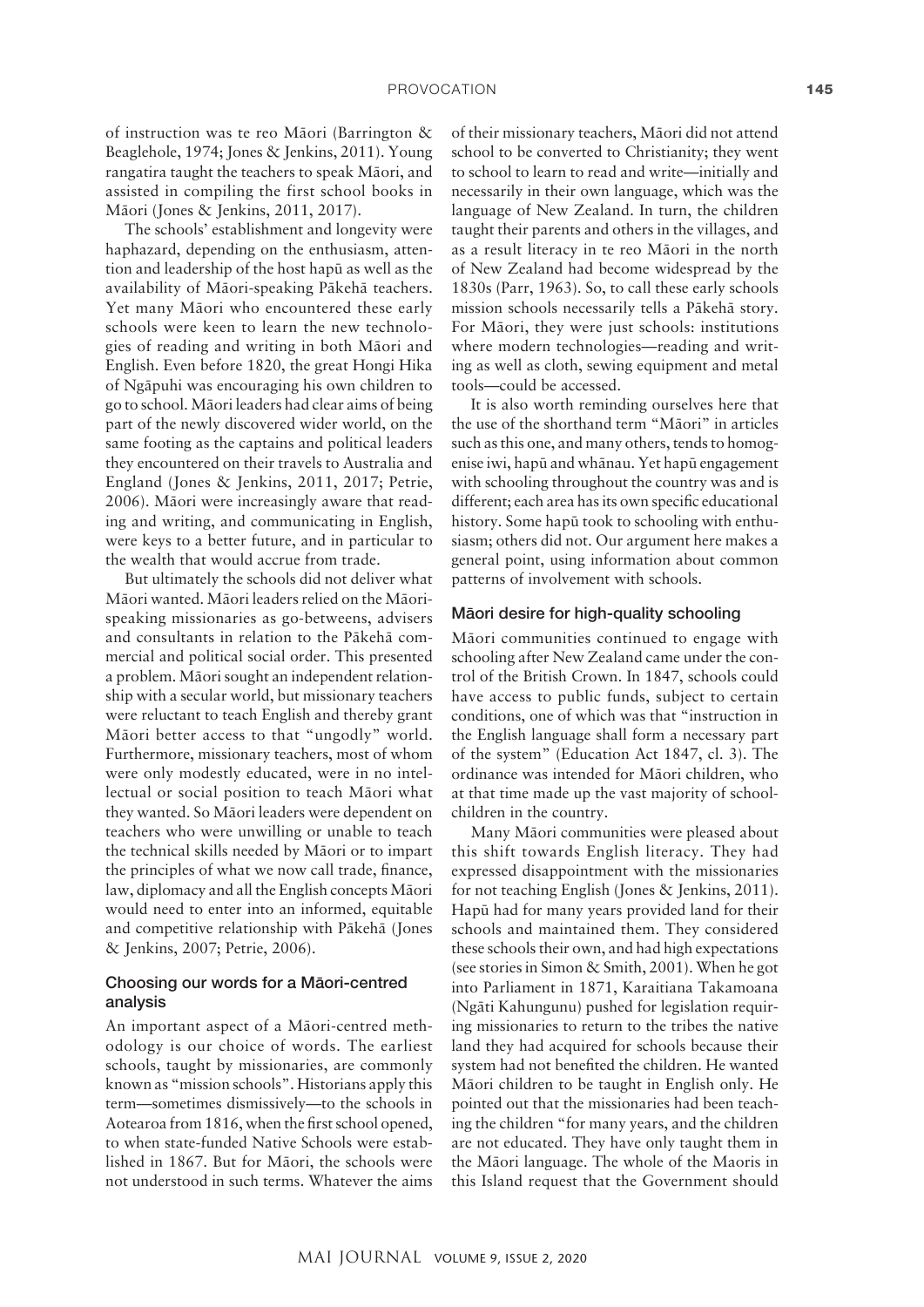give instructions that the Maoris should be taught in English only" (Takamoana, 1871, p. 828).

Mäori communities were intensely concerned about the *quality* of education in their schools. As reported in *Ngä Kura Mäori*, in 1858, Ngäti Toa chiefs, having donated a lot of money and land for their school, requested "a really good English master to take charge of the school" (Simon, 1998, p. 8). Tribal leaders also wanted access to "higher" learning. Complaints came from Mäori as early as the mid-1850s that the schools' industrial curriculum meant that the children were spending too much time outside in labouring tasks, such as ploughing, and not enough time in the classroom with their books (Simon, 1998, p. 11). Mäori communities pointed out that they themselves can teach such things as ploughing: "We send the youths to you not to be taught what they can learn at home, but to teach them what they cannot get at home" (Royal Commission on the Te Aute and Wanganui School Trusts, 1906, p. 25).

There is no doubt that Mäori wanted their children to gain European knowledge and language fluency primarily to assist tribes' dealings with Päkehä threats to Mäori land. But Mäori wished to be successful strategists in relation to the encroaching European world not just in defensive terms; they also wanted to enable their equitable sovereign engagement. Fluency in English and knowledge of European institutions and concepts were required and desired at this dangerous and potent point in their/our history. As Simon (1998) says, Mäori embraced schooling "as a means of maintaining their sovereignty and enhancing their life chances" (p. 9). Put another way, good European schooling was seen as a means for Mäori to broaden their existing knowledge and therefore to *extend* their Mäori world, not diminish it.

## Mäori demand for English language in schools

The Mäori demand for English was addressed by the 1867 Native Schools Act, which stated that "as far as practicable" English must be the medium of instruction to teach "the English language and the ordinary subjects of English primary education" (cl. 21) in a national system of secular schools located in Mäori communities. In the Waikato and Taranaki, where the Land Wars had exacted their most terrible toll, Mäori leaders were understandably slow to apply to the government for schools, or wanted nothing to do with the Päkehä (Barrington, 1971, p. 25). But in other regions, especially in the north and east, as well as in the South Island, communities eagerly offered land

for Native Schools and, where they could afford it, money for the teachers as required by the Act. Schools in some areas flourished. In 1875, in the Hokianga district alone, 200–300 children were enrolled in Native Schools (Simon, 1998, p. 9).

Mäori continued to want more than a basic education from their schools. This was the consistent message from the beginning, and it has not changed to the present day. At Kaipara, in 1871, a leading rangatira said, "Let schools be established . . . that our children may be taught the English language and the other branches of education" (Barrington, 1971, p. 25). From the chief Te Mätenga in the Bay of Islands in 1873: "we have been taught three things—reading, writing and arithmetic. What we want is that education should be progressive . . . we want more than these three things to enable our descendants to cope with the Europeans" (Simon, 1998, p. 12).

Wi Te Hakiro and 336 other Mäori petitioned the government in 1876 asking for the schools to provide a "good sound education" in Mäori interests, thereby repaying the tribes' efforts in supplying land and costs for the school. The petitioners argued for amendments to the Act so that there could be two different sorts of schools. In one, children who were fluent in te reo and tikanga would be taught in Mäori; the other would be for Mäori children from two years old, who, the petitioners argued, should be taught "the Päkehä language, and all the knowledge the Päkehä possess".

Ko nga tamariki katoa ka rua tau i te mea ka oroko timata ake ratou ki te korero, ko nga tamariki enei, e tau ana kia whakaakona ki te reo Pakeha, me era atu tini matauranga hoki au a te Pakeha. Ki te mea ia tenei koutou kei te hiahia kia akona tikatia a matou tamariki i runga i te nei te huarahi marama ngawari hoki kua whakaaria i runga ake nei, e hohoro ai a matou tamariki te whiwhi ki nga matauranga maha a te Pakeha. (Te Hakiro, 1876, p. 1)

Te Hakiro and the petitioners had the future in mind. As a result of this system, Mäori children would soon be on an equal footing with Päkehä children in regard to their schooling: "kua rite tonu te matauranga o nga tamariki Maori ki nga tamariki Pakeha" (Te Hakiro, 1876, p. 2).

Following the Land Wars, Mäori leaders, who felt keenly the urgency for advanced English competence in order to participate in the country's legal system, pressed for more schools. In 1877, a petition tabled by Renata Kawepo and 790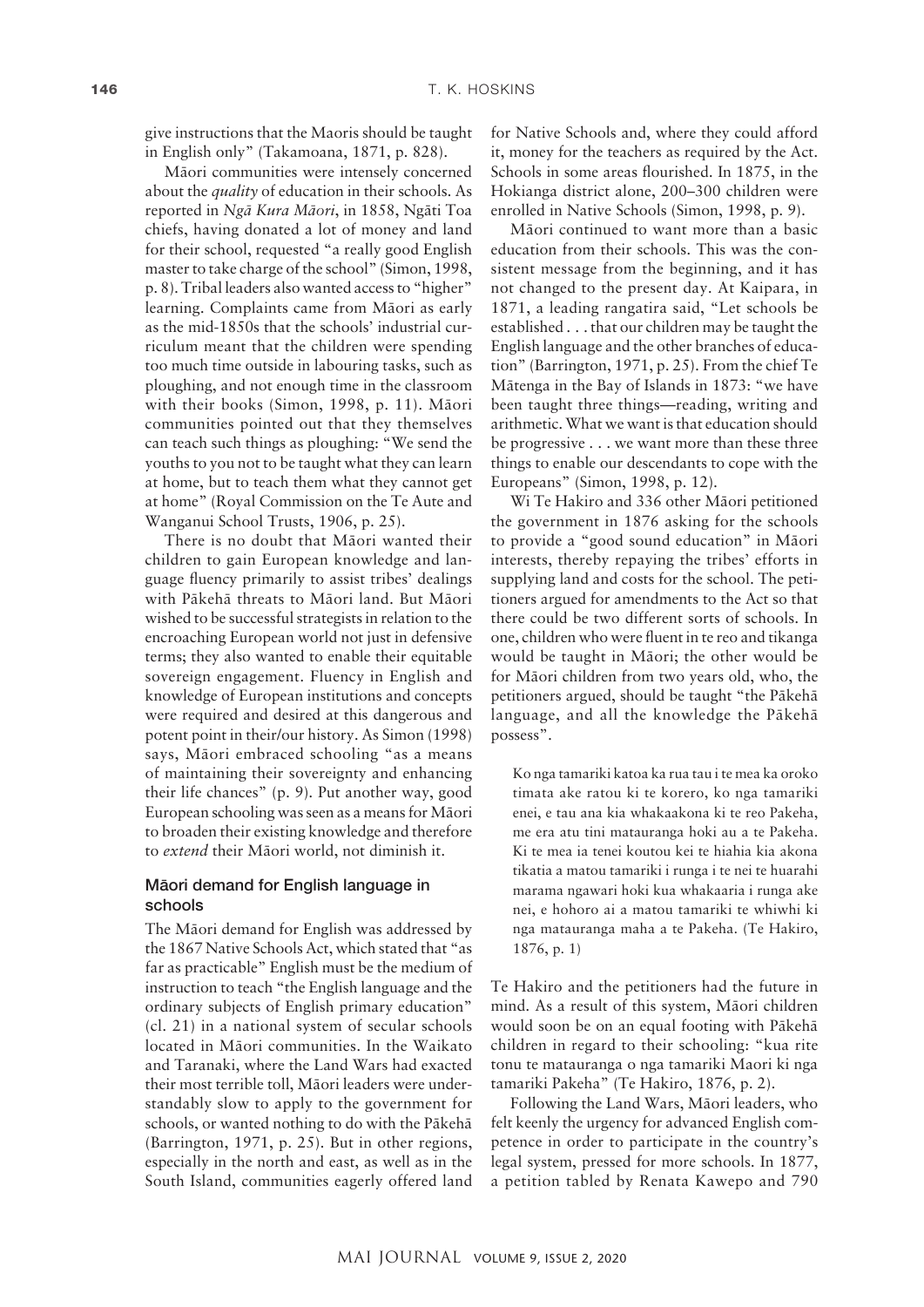others, and Riripi Ropata and 200 others, asked for a wider provision of schools so that more Mäori children could learn English. The petitioners maintained that there were "many great grievances of the Maoris remaining that require attention", including land laws, composition of juries and bad government. The petition read, in part, "Ko te Kawanatanga me kaha atu tana mahi ki te whakatu kura ki nga wahi katoa o te motu kia mohio ai nga tamariki Maori ki te reo Pakeha, ma tenei hoki ka rite ki te Pakeha ka mohio hoki ki nga mahi nana nei i whakanui te iwi Pakeha" ["The Government should use every endeavour to have schools established throughout the country, so that the Maori children may learn the English language, for by this they will be on the same footing as the Europeans, and will become acquainted with the means by which the Europeans have become great"] (Kawepo & Ropata, 1877, p. 2).

Again, some argue that Kawepo and Ropata and their people's petition simply demonstrates their colonised thinking (e.g., Ka'ai-Mahuta, 2011, p. 204). But such Mäori visions for schools can equally be seen as progressive and enlightened. Mäori believed that they could be Mäori and speak Mäori as usual in the käinga *and* harness the English language, by way of schooling, for Mäori purposes. To use modern terminology, Mäori understood very early they could be bilingual and bicultural, even if the Päkehä could not even begin to think in these terms for themselves.

#### Mäori language in the schools

It is interesting to note that Mäori language was not *banned* from all Native Schools, either officially or in practice. In 1880, no doubt influenced by Mäori concerns about teacher quality, the government inspector returned to the "pre-war policy of bilingualism" (Barrington, 1966, p. 5). The 1880 Native Schools Code required teachers to demonstrate some competence in te reo (New Zealand Parliament House of Representatives, 1880, pp. 1–7) (as well as knowing about Mäori "customs" and "the history of the New Zealand wars"), and allowed them to use Mäori language in junior classes to assist the children's comprehension of English, though the teacher's ultimate aim was "to dispense with the use of Maori [in the classroom] as soon as possible" (New Zealand Parliament House of Representatives, 1880, p. 1). As well as showing some Mäori language competence, teachers and teacher assistants in the Native Schools, whether they were Päkehä or Mäori (the first Mäori principal at a Native School was appointed in 1875, but Mäori were teaching assistants from the beginning; Simon, 1998, p. 62), were required to be involved in the local communities. Native Schools were required to have school committees, composed of local Mäori community members. Officially anyway, the schools were not expected to be Mäori-language-free zones.

Nevertheless, some Mäori did not agree. Te Hakiro's (1876) petition included the demand that neither Mäori nor Päkehä children should speak Mäori in the school playground; in addition, the teachers, they said, should be entirely ignorant of the Mäori language, so that they would not default to Mäori in the school.

kia kaua rawa aua tamariki Maori me aua tamariki Pakeha e whakarangona ki te tahi reo Maori kotahi—tahi—nei. Ko taua kaiwhakaako ratou . . . hei te mea kuare rawa ki te reo Maori. (2)

One reason that a school for Mäori boys, Te Aute College in Hawke's Bay, became particularly popular was the belief of the headmaster, John Thornton, that Mäori boys should have access to higher education, as their parents wanted. He appeared in 1906 before a Royal Commission on Mäori schooling. The school was established on 4000 acres of land gifted by Ngäi Te Whatuiäpiti. Reflecting views that Mäori had long held, Thornton justified the teaching of higher academic subjects, including Latin, Euclidean geometry and algebra, to Mäori boys by arguing that it would give them the potential to enter university: "I felt the Maoris should not be shut out from any chance of competing with English boys in the matter of higher education. I saw that the time would come when Maoris would wish to have their own doctors, their own lawyers and their own clergymen, and I felt it was only just to the race to provide facilities for their doing so, especially in an institution that was a Maori endowment" (as cited in Royal Commission on the Te Aute and Wanganui School Trusts, 1906, p. 32).

The students at Te Aute took their studies very seriously, Thornton said. They spoke English among themselves to such an extent that the teachers encouraged them to also speak Mäori at school because "we do not want them to go back to their own people to be told, 'You have learned English and forgotten your own tongue.'" One of the commissioners opined that he did not think Mäori would easily lose their "mother tongue" in New Zealand, to which Thornton replied, "They are losing it" (as cited in Royal Commission on the Te Aute and Wanganui School Trusts, 1906, p. 41). However, the vast majority of Mäori children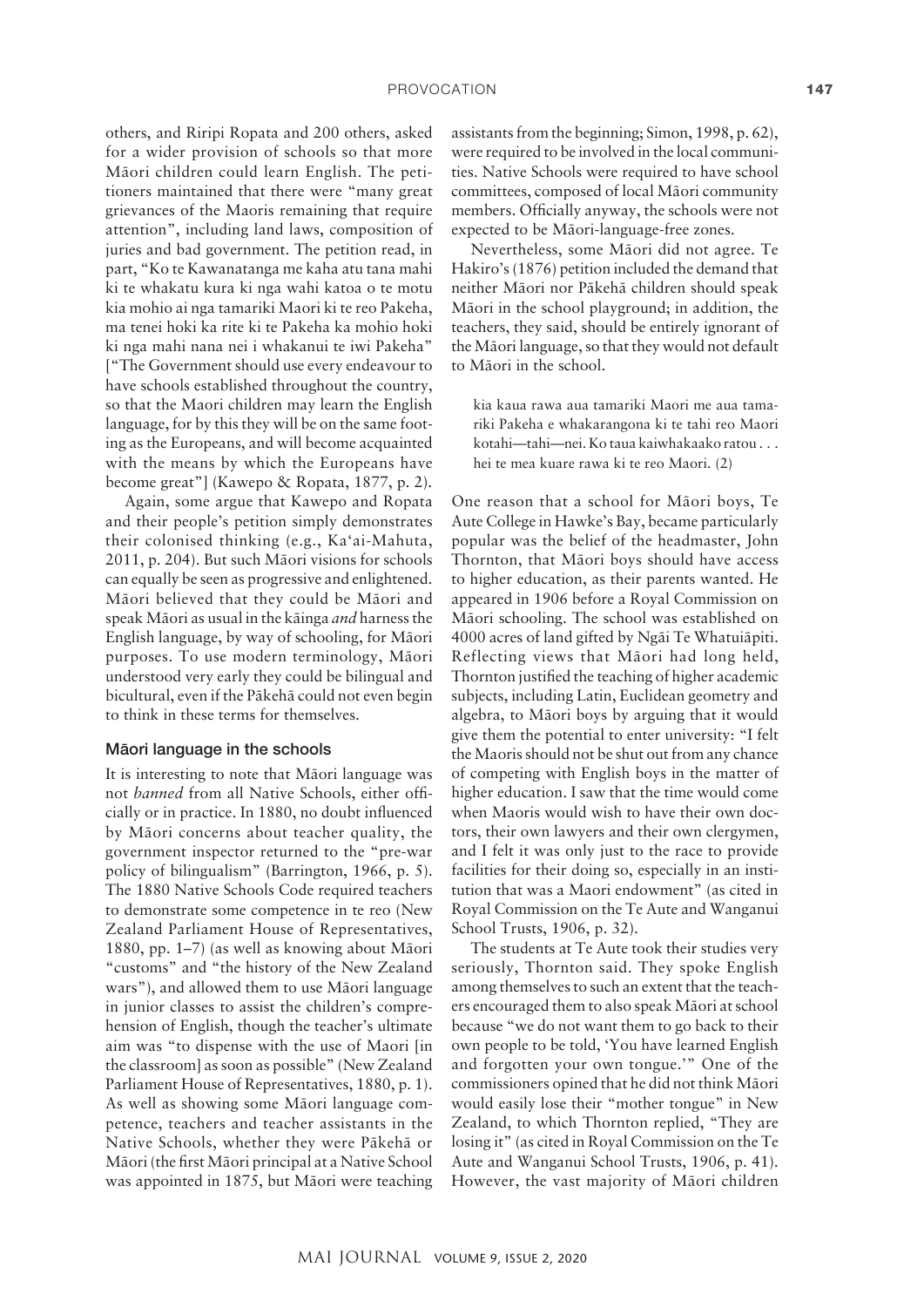throughout the country still spoke only Mäori at home.

#### Mäori practices aimed at school success

Mäori communities impatient for their children's school success intensified their efforts in relation to learning English. They often believed, as did the Department of Education, that speaking Mäori in the playground reduced opportunities for practising what had been learned in the classroom. The department in 1917 published a booklet stating that the best way to learn English was through full immersion, with no translation and no Mäori spoken: "The less [the students] hear of Mäori, the better it will be for their English" (Department of Education, 1917, p. 6). Therefore, the reasoning went, children and their parents should be actively discouraged from speaking Mäori anywhere inside the school gates. But no punishment for speaking te reo Mäori was officially suggested, and the tone of the government reports is one of encouraging students rather than forcing them to speak English outside the classroom (New Zealand Parliament House of Representatives, 1906).

Even though the 1880 code did not rigidly insist on English language speaking inside the school gate, the practice of teachers, both Mäori and Päkehä, was often a different matter. Some saw that the only way to improve English language skills was through compulsion. Patu Hohepa reports that the Waima School minutes referred (in Mäori) to "the law forbidding the speaking of Mäori in class or in the school grounds" (as cited in Simon & Smith, 2001, p. 164) and declared that a parent or person speaking Mäori at the school would be fined—as well as encouraging children to "inform" on that person. There was no such law; communities such as the Waima people simply wanted their children to do well at school. Some Mäori communities remained hostile to the idea of learning English—particularly those who had lost land through confiscation (Barrington, 1971), but in most, although Mäori remained the main language of communication in the käinga, proficiency in English was seen as an essential skill for the children's future outside the villages.

One of the most significant public voices in the discussion about the speaking of English in Mäori schools through the early decades of the 20th century was Äpirana Ngata of Ngäti Porou. A graduate of Te Aute College, the first Mäori to graduate from the University of New Zealand, a lawyer and popular member of Parliament, Ngata in the 1930s was very concerned that schools were still not producing the results he wanted for

the people. Like many before him, he believed that better proficiency in English was necessary. Proficiency in the English language, he argued, was "the key with which to open the door to the sciences, the mechanised world, and many other callings" (Ngata, as cited in Barrington 1966, p. 12). So he advocated placing an even greater emphasis on English language in the Mäori primary schools. He was hugely influential among both Mäori and Päkehä at a time when Mäori spirits were at a low ebb. In many areas people were isolated and in poor health, still suffering from the traumatic and impoverishing effects of the Land Wars, the individualising legislation that restricted Mäori land use, and the devastating loss of young Mäori men in the First World War.

Ngata was a visionary, and knew that, at this point in their history, his people needed to be Mäori but *also* master European technologies. His famous exhortation "E tipu e rea mö ngä rä o tö ao. Ko tö ringaringa ki ngä räkau a te Päkehä hei oranga mö tö tinana. Ko tö ngäkau ki ngä taonga o ö tipuna hei tikitiki mö tö mahunga. Ko tö wairua ki te Atua näna nei ngä mea katoa" ["Grow, tender shoot, for the days of your world. Turn your hand to the tools of the Päkehä for the wellbeing of your body. Turn your heart to the treasures of your ancestors as a crown for your head. Give your soul unto God the author of all things"] (as cited in Walker, 2002, p. 397) was an inspiration to many Mäori looking for a future in a world irrevocably altered by colonisation and Päkehä cultural dominance. Both English and Mäori languages were to be rich resources for Mäori. Ngata's enthusiasm for increasing the pressure on English language proficiency at the primary school was based on an unshakeable assumption that, while English was taught effectively in the schools, te reo Mäori could and would prosper in the käinga and on the marae, allowing Mäori children to become, in effect, bilingual and bicultural.

# Mäori rejection of coercive violence as a teaching method

Many Mäori parents rejected any violence by teachers towards their children. They might have accepted onerous physical tasks as punishment but, as it was reported in 1862, teachers were "obliged to be very careful. . . . No correction, or at most, only a very slight box on the ear or slap on the hand. If corrected, they run away; their parents do not send them back again" (Inspectors of Native Schools, 1862, p. 20). An 1862 Native School report pointed out that "as Native parents never inflict chastisement upon an offending child . . . [it]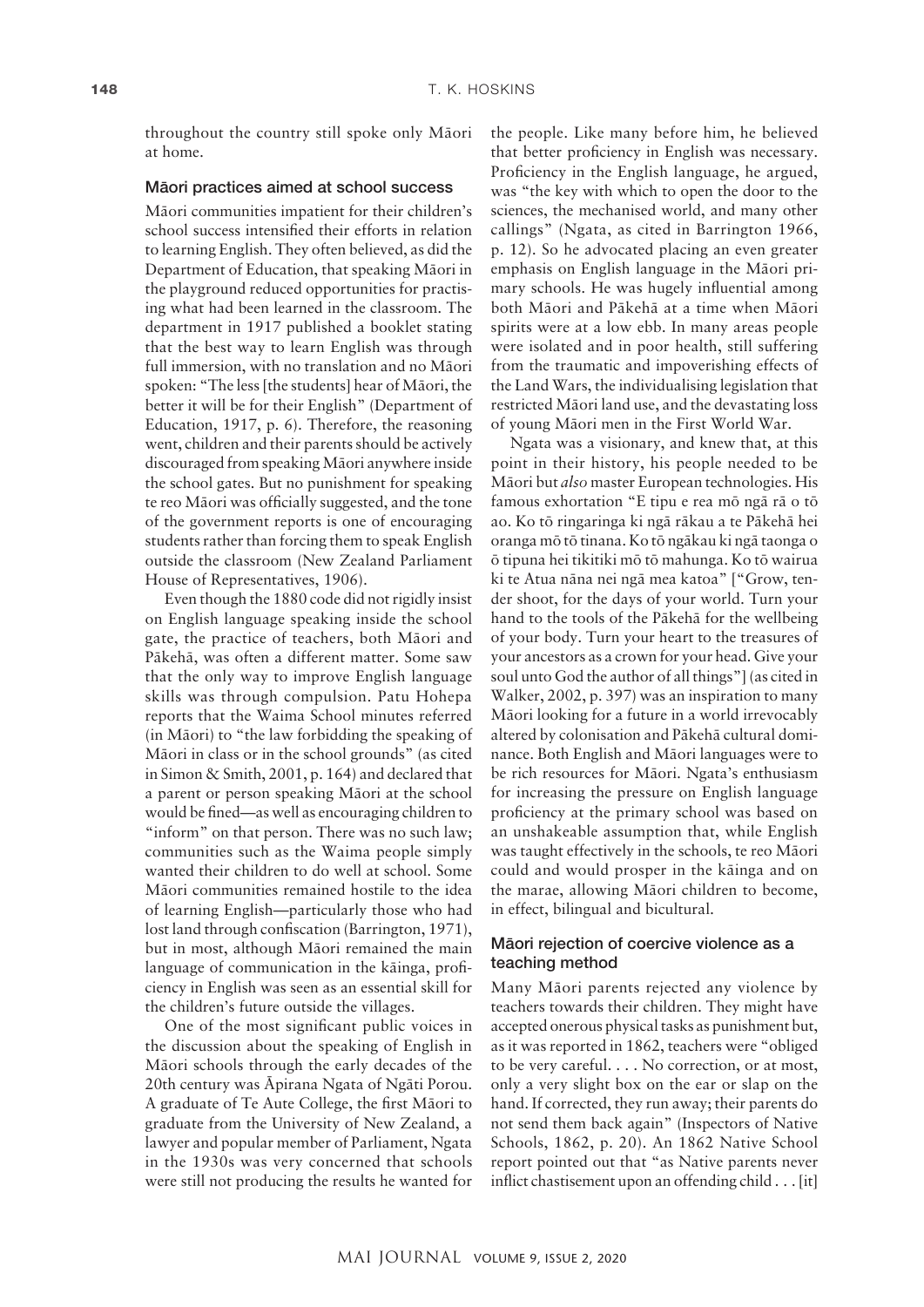must seem strange and tyrannical" (Inspectors of Native Schools, 1862, p. 35). But by the 20th century, corporal punishment seems to have become accepted in at least some Native Schools. Mehira Solomon (1999) from Ngäti Porou, who went to Tikitiki Native School in the 1940s, remembers that "when we were smacked for speaking Mäori at school, our parents accepted it at home" (p. 43). Eventually, even Mäori teachers used the practice alongside their Päkehä colleagues. It was a truism in schooling at the time that to hit a school child was to show care for his or her welfare.

Dozens of adults today have heard their parents' and grandparents' bitter stories about being hit at school for speaking their language, a practice that traumatised some children for life, or turned others away from their language altogether. Here are comments from adults recalling their experiences at Native Schools during the 1930s and 1940s from Simon and Smith's (2001) research:

If we were heard talking Mäori on the playground we would get the stick for it. Te Kao Native School. (p. 141)

We would be taken into the room and given a walloping that would leave marks on your hands and legs. When it stung your hands and legs you knew that [you] had to try hard not to speak the Mäori language. Ruatoki Native School. (p. 142)

Not all Native Schools were so anxious or so militant. At some Native Schools, te reo Mäori was allowed, even if it was not spoken often:

When I was at school I was never punished for speaking Mäori. We spoke Mäori in our little school in the playground but we were never strapped like some people say they were strapped for speaking Mäori. Tühara Native School. (p. 141)

At Rakaumangamanga we were able to talk to one another . . . We weren't strapped for speaking Mäori. Rakaumangamanga Native School. (p.144)

It is easy to be critical today about hitting children for speaking their familiar language in the playground. But because some Mäori leaders and families thought that the compulsion to practise only English at school was necessary for their children's future success, they asked the teachers to be strict with their children:

My grandfather went to school and told the teacher not to let us speak Mäori. (p. 147)

I'm not condemning [English language compulsion] really. Because we needed to get into the European world to get a job . . . I believe it [was instigated by] Ngata because he looked at ways and means of getting our Mäori people to be able to attain what he achieved. (p. 146)

Most often, the attitude towards the teachers was: we supply the school, you do the job of teaching (p. 133). On the other hand, some children were kept away from school by whänau worried about the young becoming alienated from them as Mäori. Patricia Grace (1998) remembers her grandmother saying that her father did not want her to go to school because he did not want her to learn English (p. 54).

In many more cases, whänau enthusiasm to support their children's success at school meant parents often took to speaking English in the home, although on the marae and in the churches, Mäori language was always used. Kimai Tocker remembers that, during the 1950s and 1960s, her mother, a native speaker of te reo, rarely spoke Mäori in front of her children. It was only when Kimai's parents wanted to speak privately that they resorted to te reo, so the children could not understand them. Her parents, both teachers in Native Schools (her Päkehä father spoke te reo), were influenced by the leaders of the time: English language fluency and academic achievement in English were seen as the routes to future success.

Many Mäori parents worked hard to support their children's fluency in English. If English was practised at home, it was often perfect, but in some families English was spoken in a simple pidgin form, because the parents themselves had not had high-quality English language education. Such sincere efforts at speaking English had a perverse effect. Mäori could not win: speaking poor English was frowned on by the teachers and others, such as Päkehä employers. But for some Mäori, including Ngata (Walker, 2002) and the youthful Professor Hirini Moko Mead (1998), their communities and their schools helped them to be highly competent bilingual speakers, and influential in New Zealand thought and politics.

The experience of some, such as Te Aonohoriu Haig from Tokomaru Bay, epitomised the Mäori bilingual ideal. Like Kimai's mother and others of that time, Haig grew up speaking Mäori at home. She was encouraged by her aunties to learn English from her Päkehä neighbours, so "by the time I went to school I spoke two languages, Mäori and English" (Haig, 1998, p. 40). It was assumed by whänau that both languages could be sustained.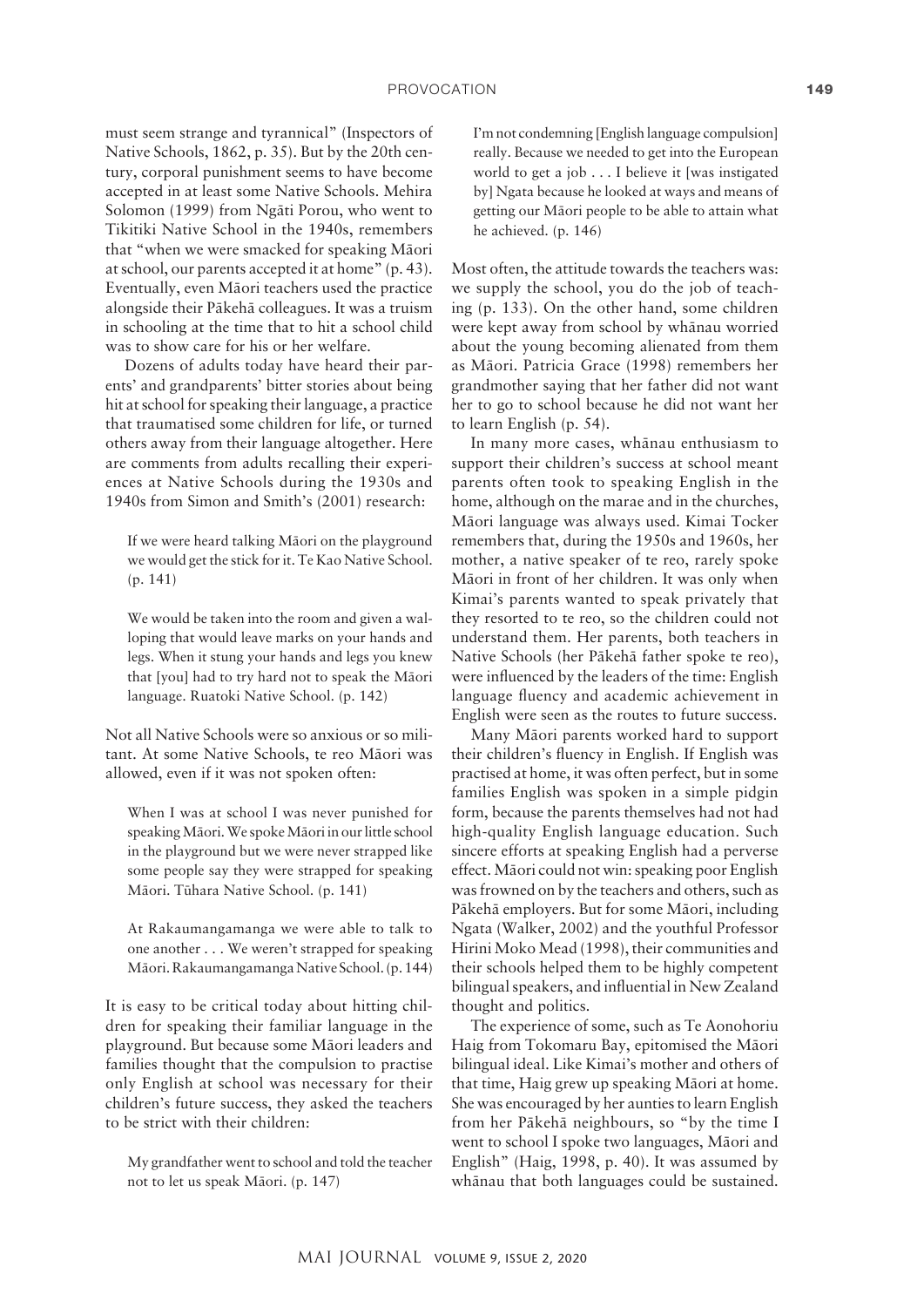As early as 1939, Ngata had noticed the loss of Mäori language among his people, and he changed his views on education and the English language, saying that there was nothing worse than for a person to have Mäori features without being able to speak the Mäori language (as cited in Walker, 1990, p. 193).

But by the middle of the 20th century, as more pressures came on Mäori to seek work among Päkehä, some inevitably began to lose sight of the value of te reo. After World War II, Mäori began the great migration into towns for work, and speaking English quickly came to be seen as more use than speaking Mäori. For the young especially, te reo became the language of the past, of the old people, of the marae. Kimai and others of her generation growing up in the 1960s and 1970s were busy following the high educational goals set by their parents. But doing well in school and university did not involve speaking Mäori. When Richard Benton (1997) and others surveyed more than 33,000 Mäori in the North Island on Mäori language use in the 1970s, he alerted everyone to the fact that "English had become the lingua franca of Maoridom as a whole" and that the language was in grave danger (p. 23). Few Mäori could have predicted that te reo would get lost, or what the effects of that loss might be.

Kimai's parents believed that childhood and youth were to be spent gaining academic success (only available in English), and they were confident that their children would, in time, learn the Mäori language and culture. Of eight Tocker siblings, Kimai was the only one who returned to learn the language as an adult. Kimai's mother expressed regret in her later life, as she watched her daughter struggle to learn te reo, that she failed to teach her children the language. Her mother tongue was Mäori, and as a confident Mäori woman who also spoke eloquent English, she wanted this powerful dual competency for her children. She could not have foreseen that the language would be lost from the community—that it would not always be there, ready to be picked up again (Tocker, 2014, 2017).

#### Conclusion

This provocation has illustrated how Mäori can and should be understood as strategic actors in educational history. We have demonstrated how a Mäori-centred point of view can work to maintain a positive discourse about Mäori strategic encounters with the colonisers, in the face of difficult choices. Our attention has been on Mäori communities rather than on the colonisers.

Some might insist on seeing Mäori parents and

communities who discouraged their children's use of te reo in schoolyards as colonised into believing that the future was in English, or believe they were pawns of Päkehä assimilation. Or, they might agree with Walker (1990) that Mäori leaders only complied with school policy because "they did not fully understand the role of an education system in cultural reproduction and its power to implement the official policy of assimilation" (p. 193).

We maintain that to say it was simply the fault of the Päkehä coloniser's system has the effect of disempowering Mäori. A coloniser-centric perspective positions the teachers, inspectors and policymakers as the only people with agency and power—thereby rendering Mäori communities always-already victims, devoid of authority, resistance, strategic engagement and mana. The history of language loss *is* the history of colonisation, and vice versa, but our accounts of that history do not need to position Indigenous people as invisible, naïve, incompetent or duped. A Mäori-centred account recognises that Mäori were (and are) key actors in New Zealand schooling, responding flexibly and strategically to meet global social change and the future, in what they understood as their own interests.

#### **Glossary**

| Aotearoa         | Māori name for New<br>Zealand; lit., "land of<br>the long white cloud" |
|------------------|------------------------------------------------------------------------|
| hapū             | sub-tribe(s) that share a                                              |
|                  | common ancestor                                                        |
| iwi              | tribal kin group; nation                                               |
| kāinga           | home                                                                   |
| Kaupapa Māori    | Māori way of doing<br>things                                           |
| mana             | power, authority                                                       |
| marae            | tribal meeting grounds                                                 |
| mātauranga Māori | Māori knowledge                                                        |
| Pākehā           | people of predominantly<br>European descent                            |
| rangatira        | chief                                                                  |
| te ao hurihuri   | the changing world                                                     |
| te reo Māori     | the Māori language                                                     |
| tikanga          | customs and practices                                                  |
| whānau           | family, extended family                                                |

## **References**

Barrington, J. M. (1966). Maori scholastic achievement: A historical review of policies and provisions. *New Zealand Journal of Educational Studies*, *1*(1), 1–14. Barrington, J. M. (1971). Maori attitudes to Pakeha institutions after the wars: A note on the establishment